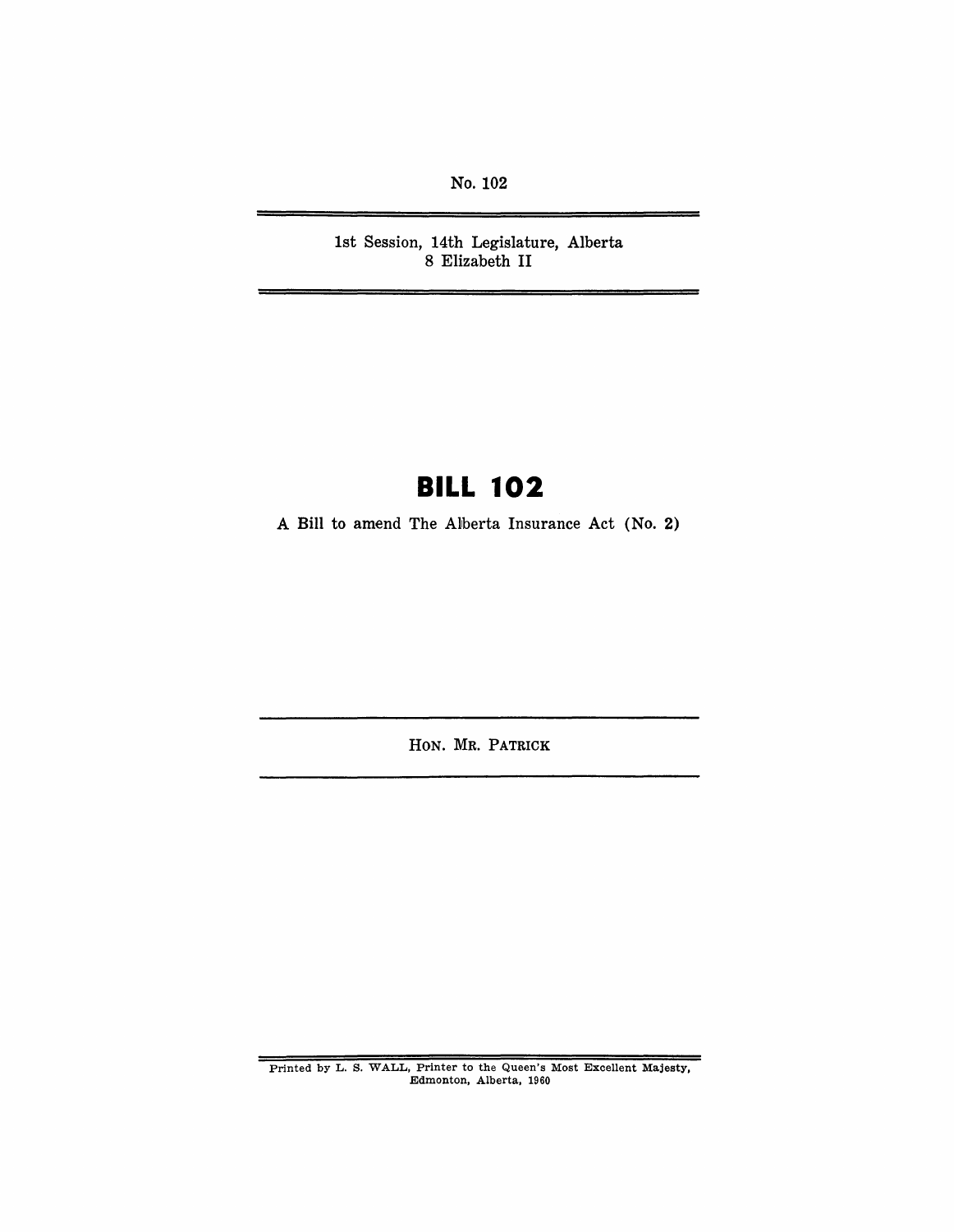### **Explanatory Note**

**I.** Certain employer-employee medical care, sickness and ac-<br>cident benefit programs and similar programs not to require licensing as insurers under this Act.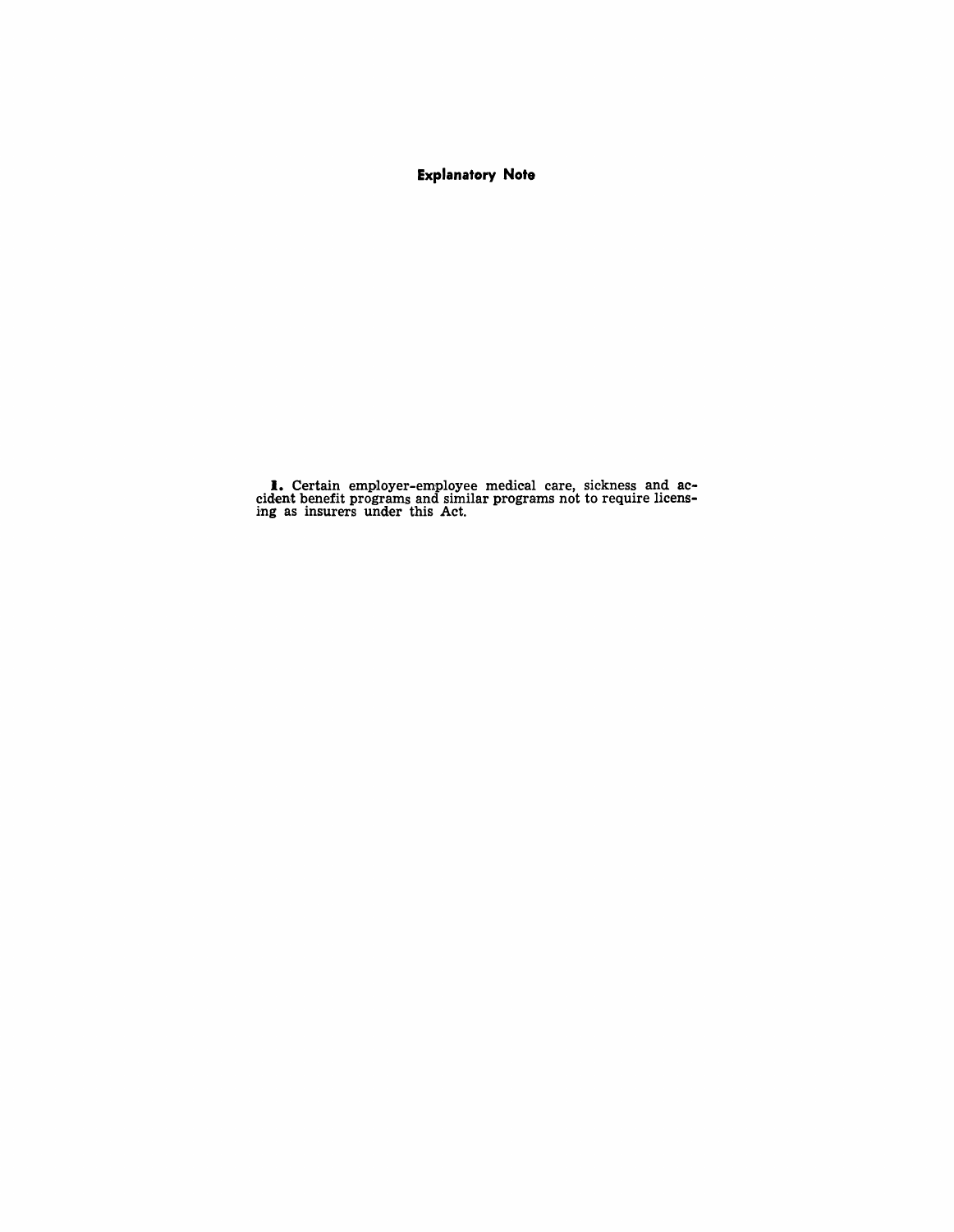## **BILL**

#### No. 102 of 1960

An Act to amend The Alberta Insurance Act (No.2)

#### *(Assented to , 1960)*

HER MAJESTY, by and with the advice and consent of the Legislative Assembly of the Province of Alberta, enacts as follows:

*1. The Alberta Insurance Act,* being chapter 159 of the Revised Statutes, is amended by adding immediately after section 25 the following new section:

25a. (1) Where a society, association, corporation or other combination of persons is formed and carried on

- (a) by an employer and his employees,
- (b) by two or more employers directly associated through corporate control and their employees,

for the purpose of providing medical care, sickness and accident benefits for the employees and the dependants of the employees of such employer or employers, or for the purpose of providing any of such benefits to any of such persons, if

- (c) membership is restricted In the society, association, corporation or other combination of persons to *bona fide* employees or former employees of the employer or employers, and
- $(d)$  the right to receive such benefits is dependent upon the terms of the constitution and by-laws of the society, association, corporation or other combination of persons, as they exist from time to time,

the society, association, corporation or other combination of persons shall not be required to be licensed under this Act as an insurer nor entitled to be so registered, and this Act does not apply thereto.

(2) The Lieutenant Governor in Council may by general or particular regulations provide that any society, association, or corporation being a non-profit organization and having substantially the same purposes as an association described in subsection (1) need not be licensed as an insurer under this Act and thereupon such society, association or corporation is not entitled to be licensed as an insurer and this Act does not apply thereto.

2. This Act comes into force on the day upon which it is assented to.